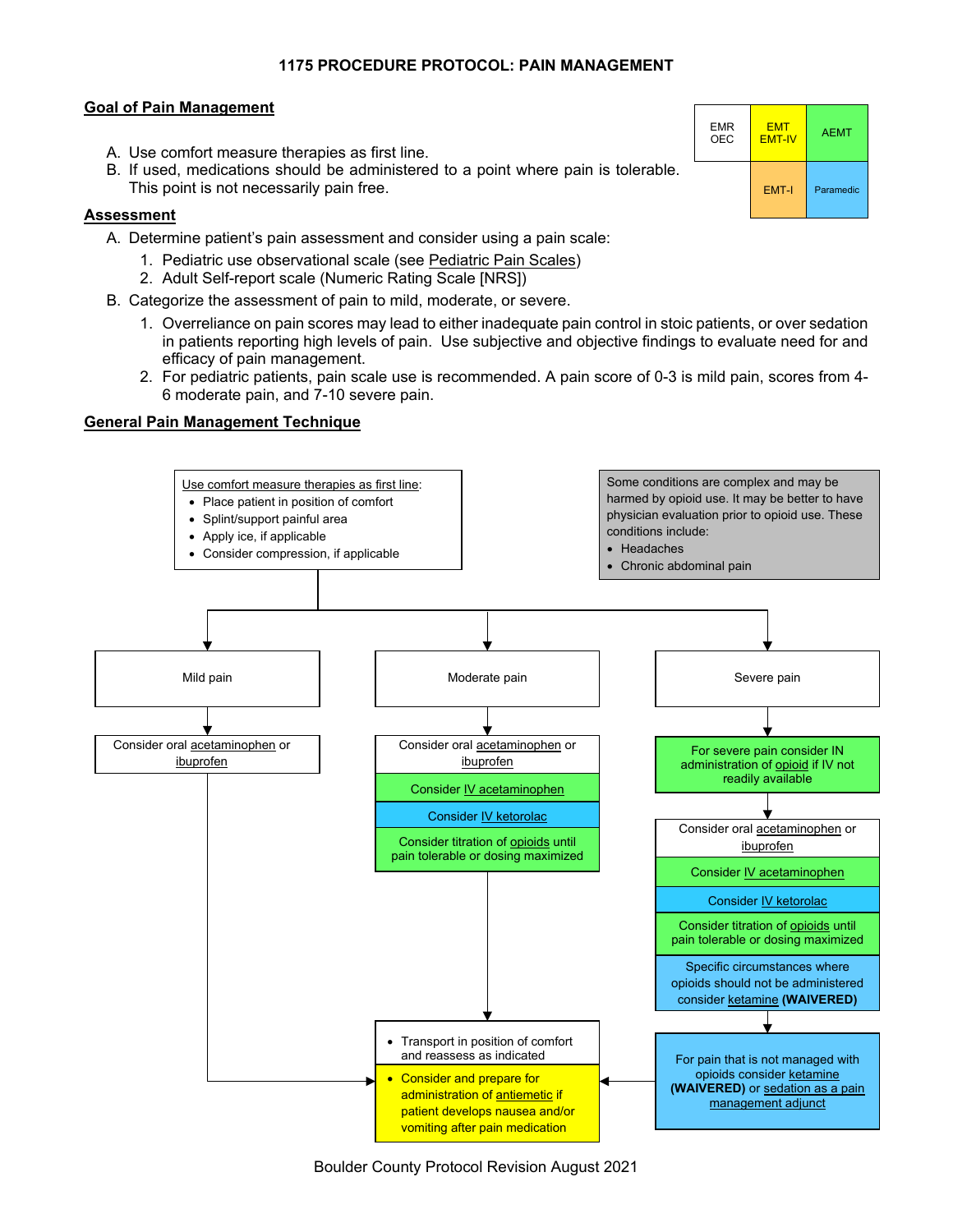## **1175 PROCEDURE PROTOCOL: PAIN MANAGEMENT**

## **General Information**

- A. Document assessment or pain scale before and after administration of pain medications. Reassess pain 5 minutes after IV administration.
- B. Multi-modal analgesia is reasonable with goal of avoiding combinations of sedating agents reducing the overall need for opiates. It is safe to combine acetaminophen or NSAIDS with opioids or other sedating agents.
- C. Strongly consider ½ typical dosing in the elderly or frail patient

## **Pediatric Pain Scales**

## Faces, Legs, Activity, Cry, Consolability (FLACC) Behavioral Scale

Appropriate age for use (per guideline): less than 4 years

|                 | <b>Scoring</b>                                  |                                                                                      |                                                                |  |  |  |
|-----------------|-------------------------------------------------|--------------------------------------------------------------------------------------|----------------------------------------------------------------|--|--|--|
| Categories      | $\bf{0}$                                        |                                                                                      | $\overline{2}$                                                 |  |  |  |
| Face            | No particular expression<br>or smile            | Occasional grimace<br>or frown, withdrawn,<br>disinterested                          | Frequent to constant<br>frown, clenched jaw,<br>quivering chin |  |  |  |
| <b>Legs</b>     | Normal position or<br>relaxed                   | Uneasy, restless, tense                                                              | Kicking,<br>or legs drawn up                                   |  |  |  |
| <b>Activity</b> | Lying quietly, normal<br>position, moves easily | Squirming, shifting back<br>and forth, tense                                         | Arched, rigid,<br>or jerking                                   |  |  |  |
| Cry             | No cry<br>(awake or asleep)                     | Moans or whimpers,<br>occasional complaint                                           | Crying steadily,<br>screams or sobs,<br>frequent complaints    |  |  |  |
| Consolability   | Content, relaxed                                | Reassured by occasional<br>touching, hugging,<br>or being talked to,<br>distractible | Difficult to console or<br>comfort                             |  |  |  |
|                 |                                                 |                                                                                      |                                                                |  |  |  |

Each of the five categories (F) Face; (L) Legs; (A) Activity; (C) Cry; (C) Consolability is scored from 0-2, which results in a total score between zero and ten.

© 2002, The Regents of the University of Michigan. All Rights Reserved.

# **Recommended Pain Scale for Ages 4-12 Years**



This Faces Pain Scale-Revised has been reproduced with permission of the International Association for the Study of Pain® (IASP). The figure may NOT be reproduced for any other purpose without permission.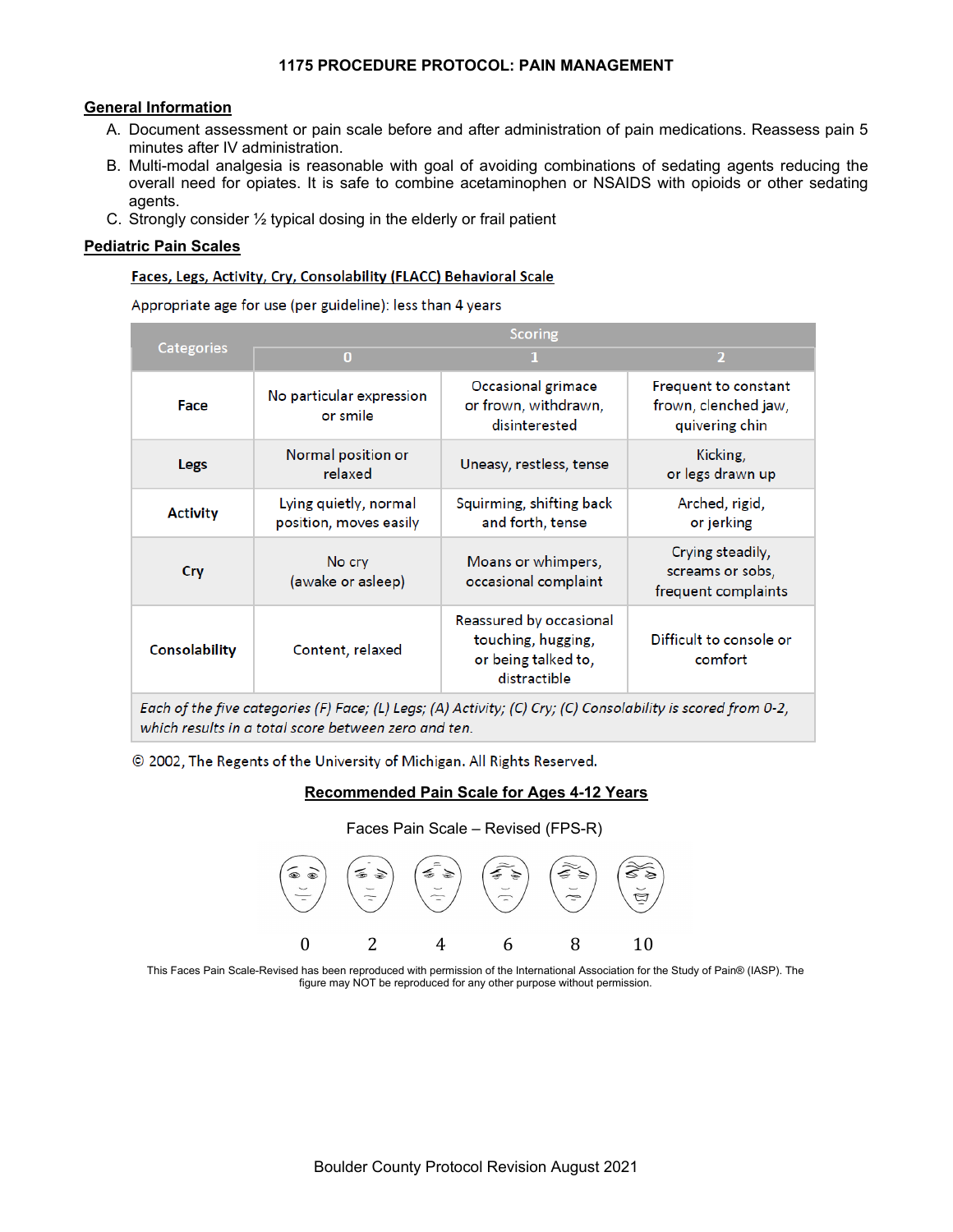# **1180 PROCEDURE PROTOCOL: SEDATION AS PAIN MANAGEMENT ADJUNCT**

The appropriate management of anxiety and pain is an important component of comprehensive emergency medical care. Frequently it is necessary to combine an opioid (analgesic) and a benzodiazepine (sedation) to provide adequate pain management. The combination of an opioid and a benzodiazepine reduces the degree of anxiety, pain, or awareness a patient may experience during a painful illness or injury. The patient retains their ability to maintain a patent airway independently and continuously. They maintain their protective reflexes and their ability to respond appropriately to physical stimulation and/or verbal command and are easily aroused. Using sedation as an adjunct for pain management can only be performed by ALS providers who have met the following requirements: 1) Completed training in the procedure and have met competency requirements set by the medical director. 2) Remain current through continuing education and skills checkoffs as determined by the medical

### **Indications**

director.

Pain management using sedation as an adjunct is indicated for conditions that require pain and anxiety management to properly care for a sick or injured adult patient with significant pain.

### **Precautions**

- Patients with cardiopulmonary disorders, multiple trauma, head trauma, or who have ingested a central nervous system depressant such as alcohol are at increased risk of complications and require a high level of vigilance.
- Elderly patients (>65) tend to be more sensitive and therefore should always receive the low end of the dose range. Administration should be slow and titration with additional doses should be given with extreme care.

### **Complications**

- A. Common complications include:
	- 1. Altered mentation
		- 2. Sedation
- B. Other complications include:
	- 1. Respiratory depression
		- 2. Hypotension
		- 3. Bradycardia
- 3. Dizziness
- 4. Euphoria
- 4. Nausea and vomiting
- 5. Allergic reactions and anaphylaxis
- 6. Bronchospasm

#### **Technique**

- 1. Place patient on the ECG monitor, oxygen, capnography, and the pulse oximeter. Obtain baseline readings. Insert an IV. Make sure airway equipment, suction and naloxone are available and ready.
- 2. Complete an appropriate history and physical examination.
- 3. This includes focused exam of heart, lungs and airway evaluation; vital signs including oxygen saturation, level of consciousness/mental status exam; pain scale evaluation.
- 4. Determine patient's NPO status and determine risk/benefit.

#### **Procedure**

- A. Administer opioid for analgesia
	- o <u>Fentanyl</u> 0.5-1 mcg/kg IV/IO, or →<br>○ Morphine 2-5 mg IV/IO.
	- o Morphine 2-5 mg IV/IO.
- B. Administer benzodiazepine for sedation, start at lowest effective dose
	- o Midazolam 1-2 mg slow IV/IO push over 2 minutes, or
	- o Diazepam 2.5-5 slow IV/IO push over 2 minutes, or
	- o Lorazepam 0.5-2 mg slow IV/IO push over 2 minutes.
- C. Reassess before and after each administration: responsiveness to commands,  $O_2$  saturation, capnography waveform and value, heart rate, respiratory rate, BP, ECG, and pain scale evaluation
- D. Titrate additional drugs to desired effect
	- $\circ$  If the patient needs additional sedation, use same initial benzodiazepine:
		- Midazolam 1 mg slow IV/IO push over 2 minutes, or
		- Diazepam 2.5 mg slow IV/IO push over 2 minutes, or
		- Lorazepam 0.5 mg slow IV/IO push over 2 minutes.
	- o If the patient needs additional analgesia, use repeat dose of same initial opioid:<br>Fentanyl 0.5-1 mcg/kg IV/IO, or
		- 0.5-1 mcg/kg IV/IO, or
		- Morphine 2-5 mg IV/IO.